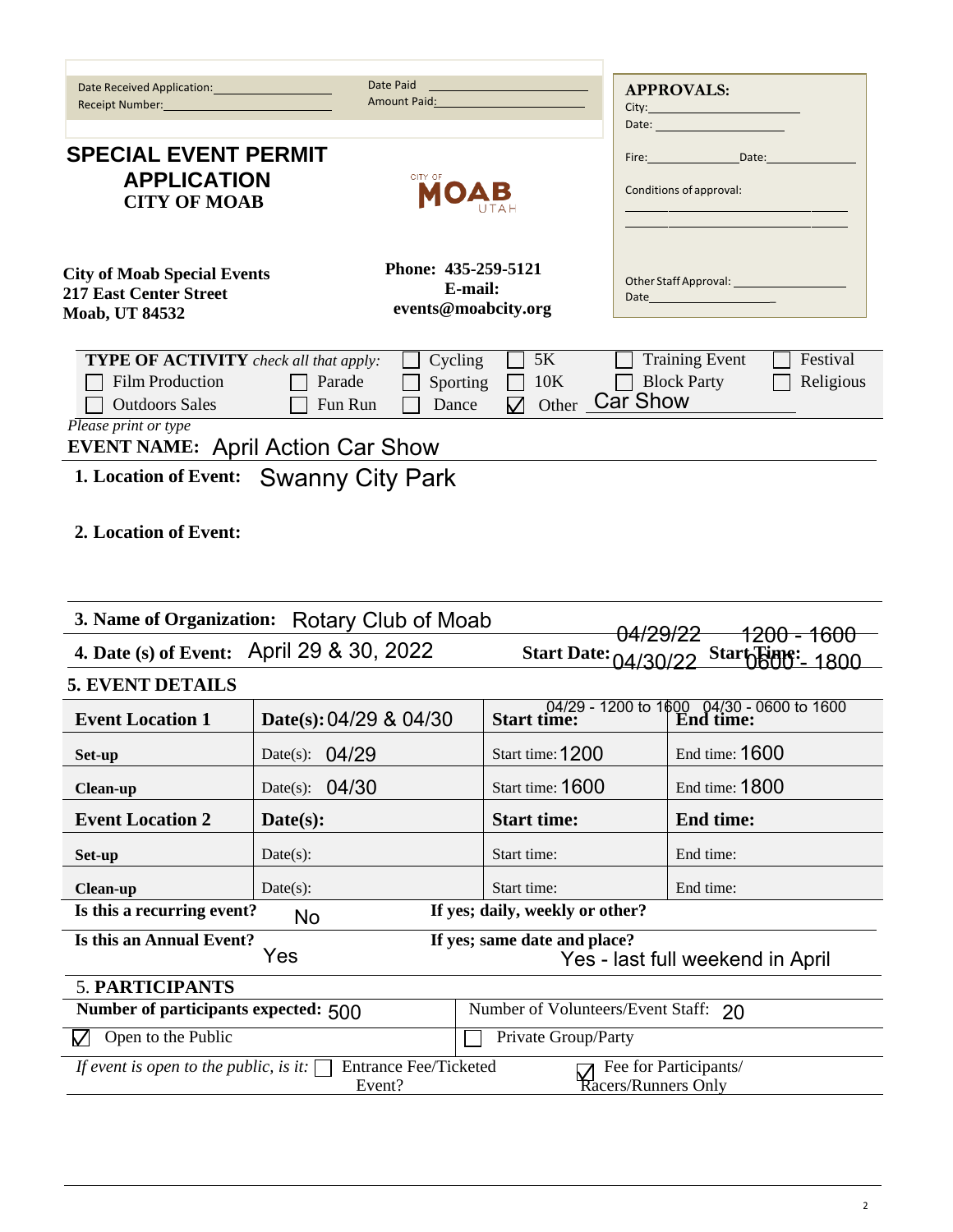### 6. **APPLICANT INFORMATION**

| Rotary Club of Moab - Dave Bierschied<br><b>Name of Applicant:</b>               |  |                                  |  |  |  |  |
|----------------------------------------------------------------------------------|--|----------------------------------|--|--|--|--|
| Address: 301 S. 400 East - Suite 201 Moab, UT 84532                              |  |                                  |  |  |  |  |
| Cell/Other:<br>E-Mail: $dave@modreadty.com$<br>Day Phone: (435) 260-1968<br>same |  |                                  |  |  |  |  |
| <b>Mailing Address (if different):</b>                                           |  |                                  |  |  |  |  |
| Event Web Address (if applicable): moabcarshow.org                               |  |                                  |  |  |  |  |
| Britta Kingsley<br><b>Alternate Contact For Event:</b>                           |  | Cell Phone/Other: (727) 656-3633 |  |  |  |  |
| Cell/other:                                                                      |  | E-mail: moabqueen@gmail.com      |  |  |  |  |
|                                                                                  |  |                                  |  |  |  |  |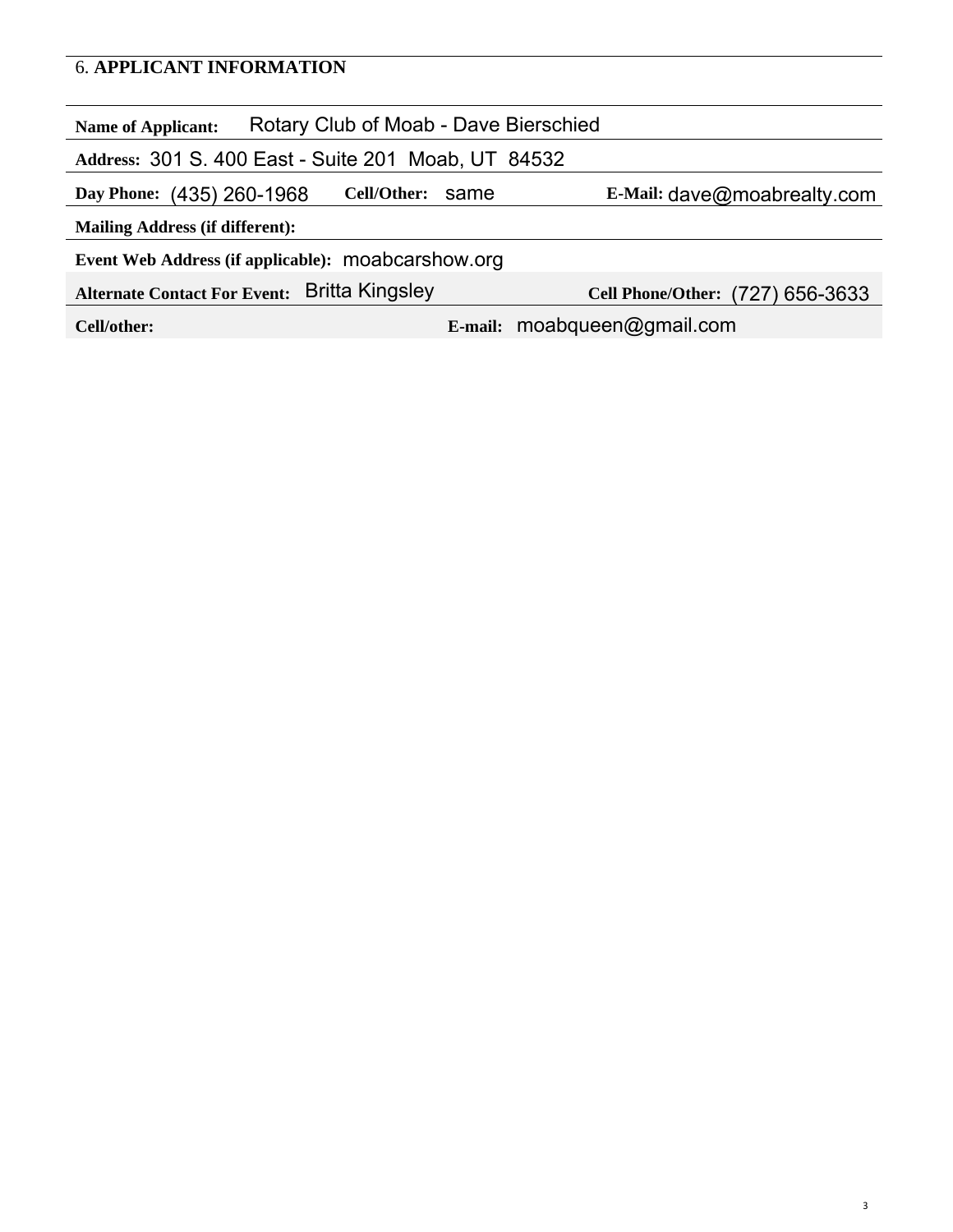| 7. VENDORS/FOOD/ALCOHOL check all that apply                                                                                                   |
|------------------------------------------------------------------------------------------------------------------------------------------------|
| Yes $X_{No}$<br><b>Vendors/Merchants Are Vendors Merchants Selling Products or Services?</b>                                                   |
| If yes, Temporary Sales Tax Numbers are required from State Special Event Tax Division.                                                        |
| Please contact 801-297-6303, specialevent@utah.gov<br>Is Food available at the event<br>$ $ Yes $X $ No                                        |
| Is the food (please check all that apply)                                                                                                      |
| Given away ____Catered by restaurants/Vendors<br>__Prepared on site                                                                            |
| All food vendors must have a valid food permit from the Southeast Utah Health Department. A Temporary Food Establishment Permit                |
| is required for all food vendors, events are subject to Health Department inspections. Food vendors operating without a permit may be          |
| subject to closure and eviction from the event.                                                                                                |
| Events which have Food available must contact the SE Utah Health Dept., for permit & approval 435-259-5602.                                    |
| Alcoholic Beverages will be available at the event $  \  $ Yes $\chi  $ No                                                                     |
| Please check applicable                                                                                                                        |
| Beer Stands<br>Fenced in Beer Garden                                                                                                           |
| Selling, Serving, Giving Away, Alcohol at an event requires City Council, and State Of Utah                                                    |
| Department of Alcoholic Beverage Licensing for state approval 801-977-6800                                                                     |
| 8. TENTS/STAGES/STRUCTURES (include details on site map)                                                                                       |
|                                                                                                                                                |
| How many Tents/Pop-up Canopies will be used for the event?<br>Tents/Pop-up Canopies $\Box$ Yes $\Box$ No                                       |
| <b>Dimensions of Tents/Pop-up Canopies:</b>                                                                                                    |
| All Enclosed Tents and Pop-up Canopies require inspections from the Moab Valley Fire Department 435-259-5557 and may be staked into the ground |
| with Parks Superintendents permission.                                                                                                         |
| <b>Dimensions:</b><br><b>Temporary Stage</b>                                                                                                   |
| <b>Description of Tents/Canopies/Stage, etc.:</b>                                                                                              |
|                                                                                                                                                |
| 9. SITE SETUP/SOUND check all that apply (please include details on site map)                                                                  |
| <b>Fencing/Scaffolding</b><br>(must obtain privately)                                                                                          |
| <b>Barricades</b><br>(must obtain privately)                                                                                                   |
| <b>Portable Sanitary Units</b><br>(must obtain privately)                                                                                      |
| Music if yes, check all that apply<br><b>Amplified</b><br>Acoustic<br>ΧI<br><b>PA/Audio System</b><br><b>Type/Description:</b><br>DJ           |
| <b>Fireworks / Fire Performances / Open Flame</b><br>Requires approval from Moab Valley Fire Dept. (435) 259-5557                              |
| Requires approval from Moab Valley Fire Dept. (435) 259-5557<br><b>Propane/Gas On site</b>                                                     |
| <b>Trash/Recycle Bin coordination On Site</b><br>Monument Waste (435) 259-6314                                                                 |
| 10. ROAD & SIDEWALK USE please include details on site map                                                                                     |
| Will Roads & Sidewalks Be Used? $\Box$ Yes $\Box$ No                                                                                           |
| Are you requesting Road Closures? $\Box$ Yes $\Box$ No                                                                                         |
| An Encroachment Permit is required for Road Closures and Sidewalk Use. To obtain the permit, please contact                                    |
| Moab City Public Works Dept., 435-259-7485.                                                                                                    |
|                                                                                                                                                |
| Use - Park Avenue and Park Drive for registrant entrance/exit in to park                                                                       |
| <b>Road Use and Closure</b><br>Location: (between 0600 and 0800 to enter and 1600 to 1800 to exit)                                             |
| <b>Sidewalk Use</b><br>Location:<br>Will stay on sidewalks and                                                                                 |
| follow pedestrian laws                                                                                                                         |
| Location:<br><b>Number of Floats:</b><br>Parade                                                                                                |
| 11. Application fee is based on attendance as followed: Due at time of submittal                                                               |
| (Other fees may apply after review by Events Committee)                                                                                        |
| \$466.00 for attendance under 300                                                                                                              |
| \$820.00 for attendance over 300<br>Total: \$ 820.00                                                                                           |

By submitting a signed application, the applicant certifies that falsifying any information on this application constitutes cause for rejection or revocation of the Permit.

| Rotary Car Show - Dave Bierschied |  |
|-----------------------------------|--|
|-----------------------------------|--|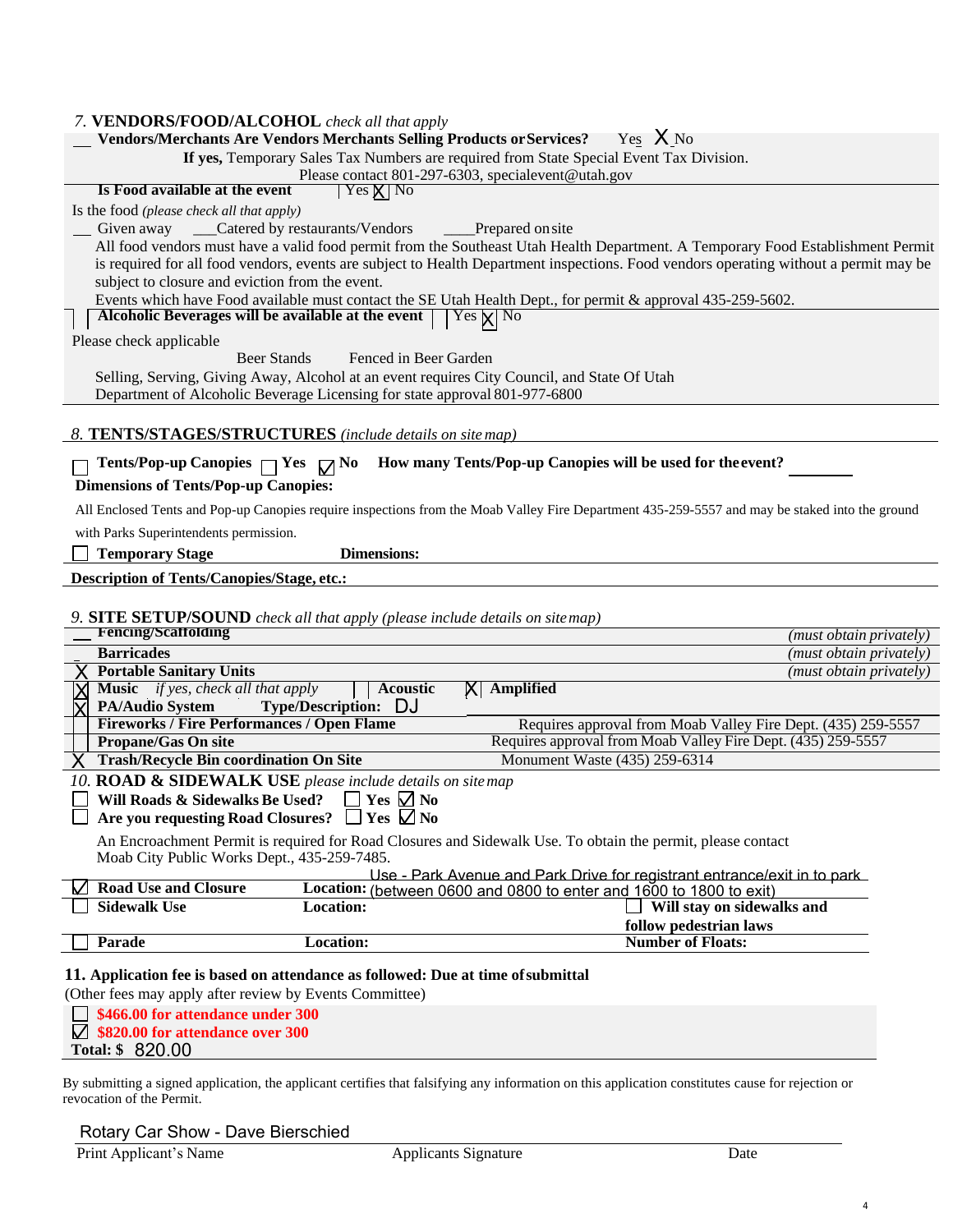#### EVENT DESCRIPTION

PLEASE DESCRIBE YOUR EVENT IN DETAIL ADD ANY ADDITIONAL INFORMATION OR PAGES

• *Please be sure to include any elements of your event that will help with the approval of the event. A time-line of the event and any other relevant information.*

Friday, April 29th - volunteers will be set up at the table on the SE corner of the park for registration and questions and the park will be staked for parking from 1200 - 1600. Saturday, April 30th - volunteers will arrive at the park at 0600 to set up and stake parking for registered participants. Registered participants will line up along Park Avenue, turning on to Park Drive and at 0800 they will be guided by volunteeers into the park via the SE corner. 400 - 500 registered vehicles are expected. At 0800 the car show will be open to the public for viewing. Judging will end at 1400 and trophies will be presented to the winners between 1500 - 1600. Participants will exit the park at 1600. Clean up will be performed from 1600 - 1800 or until park is clean. Proceeds from this even support local non profits including: The Moab Free Health Clinic,

Seekhaven, The Moab Valley Multicultural Center, Grand County and USU Scholarships and other community events.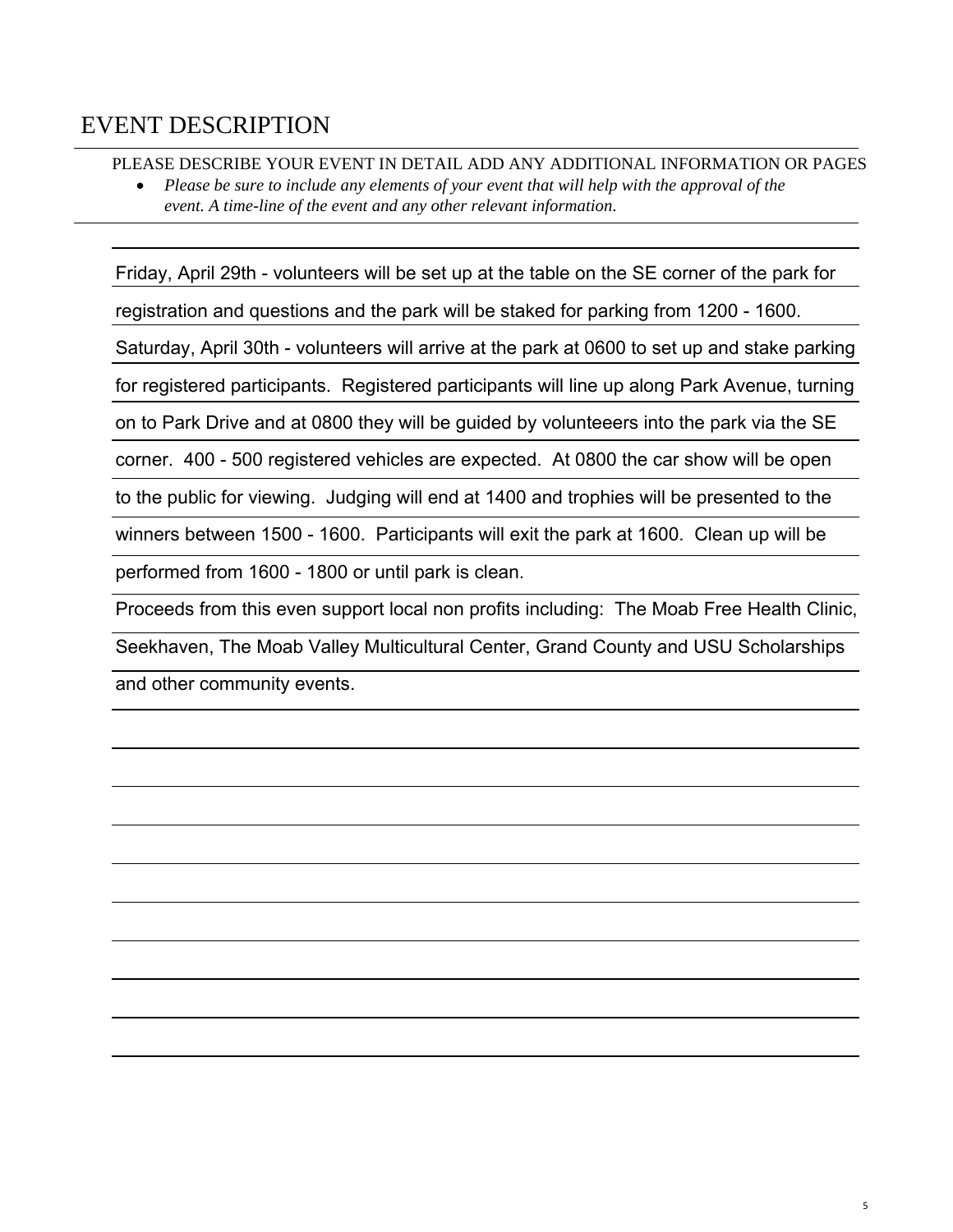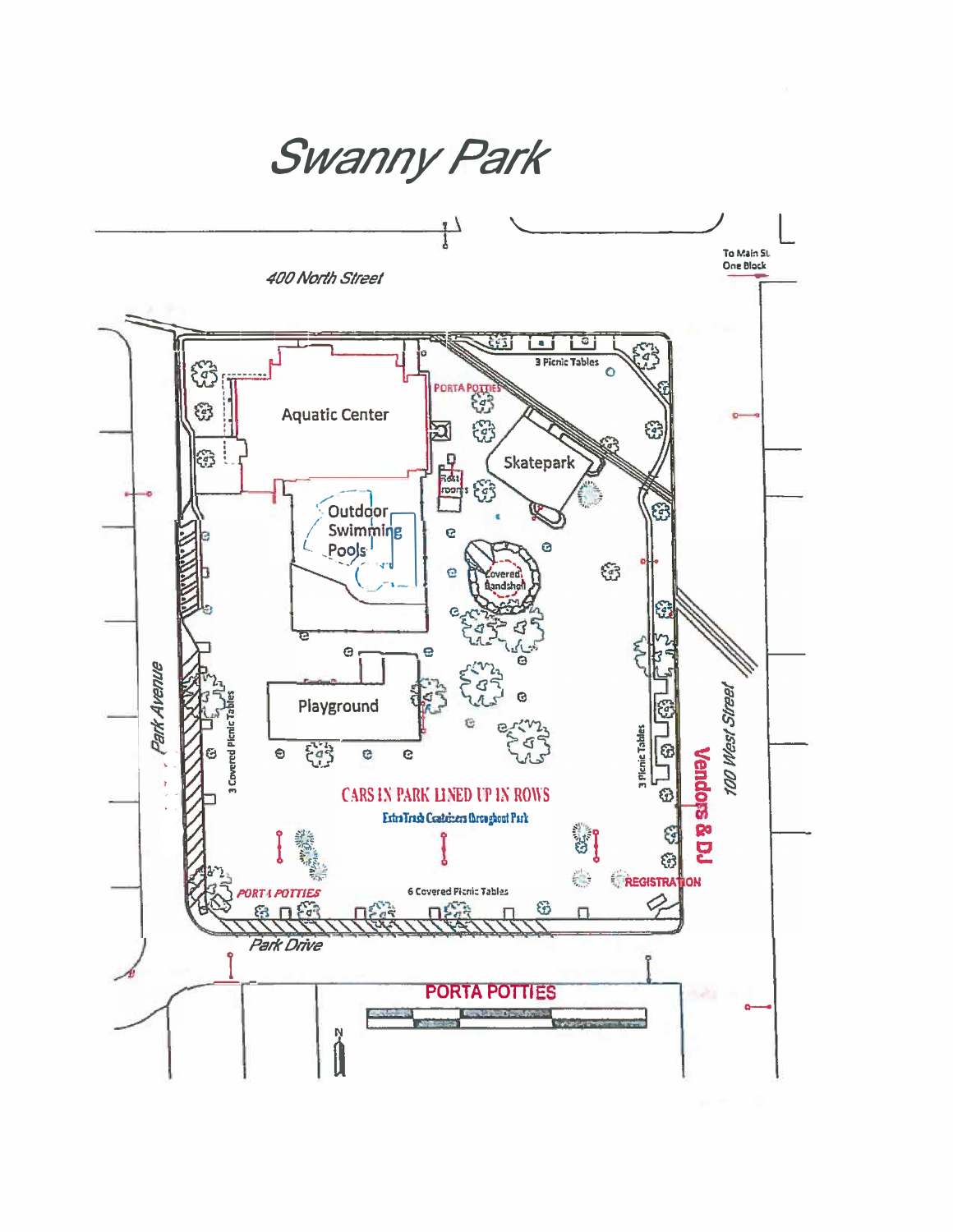# CITY OF OAB

### **City of Moab**

## **APPLICATION FOR THE SPECIAL USE OF CITY PARKS**

Swanny Park, located, between 100 and 200 West from 300 to 400 North, is a non-reservation park that is meant to be open to the public on a first-come, first served basis. Special Use of Swanny Park and other non-reservation areas of parks are subject to approval by the Moab City Council. The City Council may approve use applications for events that provide clear benefits to the community. Requests for usage by private businesses that serve a limited clientele will not be approved. This application must be submitted, along with any special events license application, to the City Events Coordinator's office at not less then 90 (ninety) days prior to the scheduled event. Upon approval of the application by the City Council, a Special Park Use Permit will be issued upon payment of the appropriate fees, provided for in the Schedule of Fees.

#### PLEASE PRINT OR FILL ELECTRONICALLY

# **Applicant Information**

Name of Person Responsible for Use of Park: Dave Bierschied Name of Organization and Event if applicable: Rotary Club of Moab Address: 301 S 400 E Ste 203, Moab, UT 84532 Email: dave@moabrealty.com Day Phone: 435-260-1968

#### **Proposed Park Usage Information**

| Which park do you intend to use? Swanny Park: $X$ Other (please indicate name of park): $\frac{X}{X}$                                                                                                                          |
|--------------------------------------------------------------------------------------------------------------------------------------------------------------------------------------------------------------------------------|
| Please indicate the proposed dates and times of use:<br>Proposed Start Date: $4-30-202$ 2Start Time: $6.4M$ am/pm End Time: $5PM$ am/pm                                                                                        |
| Car Show<br>Please specify what areas of the park are proposed for use:_______                                                                                                                                                 |
| For Swanny Park, please show in detail on the attached diagrams, which areas of the park are proposed to<br>be used. Show locations of all structures and facilities.                                                          |
| Number of participants you expect: 400-500<br>Number of spectators that you expect: 2000                                                                                                                                       |
| Please describe structures, tents, canopies, portable restrooms, etc. that you propose to set up at the park:<br>Vendors will have Trailers and Booths. Rotary will supply portable restrooms and additional trash containers. |
| Will amplification be required for your event? Yes $\frac{X}{X}$ No $\frac{X}{X}$                                                                                                                                              |
| Please specify any electrical needs for your event: Some vendors will us power on East side of Parkl Rotary supplies<br>generators on West side of Park.                                                                       |
| Please describe the parking and traffic plan for your event. Location of parking, signage, traffic control                                                                                                                     |
| devices, use of volunteers, etc. should be described.<br>Parking will be outside of Park area in the HMK parking lot.                                                                                                          |
| If you anticipate any street closures for your event, please describe below, and show on the accompanying<br>diagram.                                                                                                          |

We will close Streets on East, West and South side of park.

PLEASE COMPLETE OTHER SIDE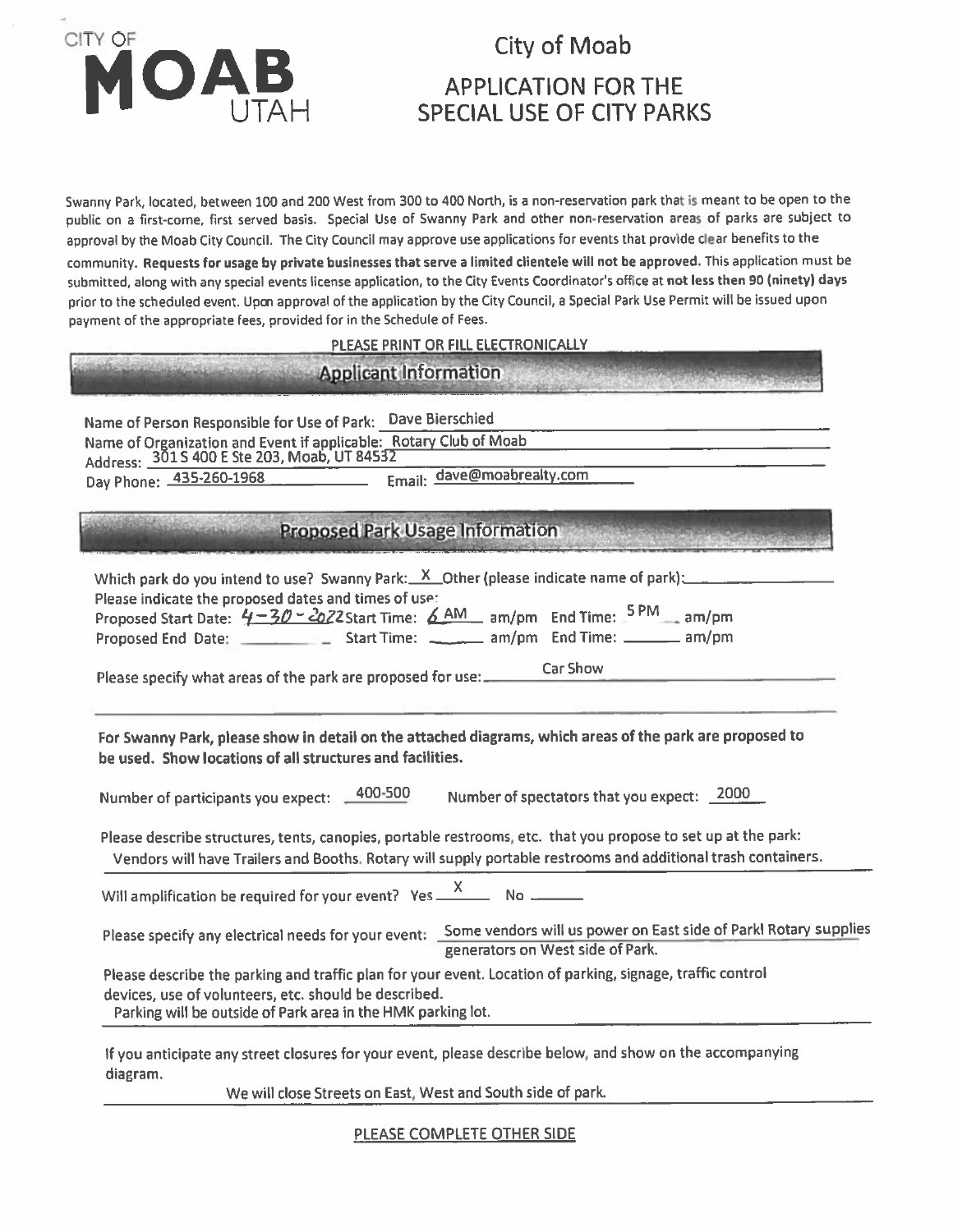| Do you intend to serve/sell alcohol (if so, additional requirements and fees apply) Yes ________ No ___ X__                                                                                                                                          |
|------------------------------------------------------------------------------------------------------------------------------------------------------------------------------------------------------------------------------------------------------|
| For non-Swanny Park events: Do you plan to charge for admission to the park? Yes ______ No ______                                                                                                                                                    |
| Please describe any security or crowd control measures you plan for use of the park:<br>We will be paying Moab City Police During event on Saturday.                                                                                                 |
| For groups over 100 people, please describe your refuse control and recycling plan:                                                                                                                                                                  |
| We provide Trash Containers throughout the Park and empty during event into Large containe we provide                                                                                                                                                |
| Please describe your clean-up plan during and after the event:<br>We police the park during the event and do a totl cleanup on Saturday after the event                                                                                              |
| Please describe your restroom facility plan:<br>We provide several Porta potties and monitor the Restrooms during the event.                                                                                                                         |
| Other Information                                                                                                                                                                                                                                    |
| do BBQ's for 6th graders and seniors. There are several other things we donate to. 100% percent of funds raised go<br><b>- back into the Moab Community.</b><br>Please specify and describe other community or city facilities that you plan to use: |
| Have you applied for a Special Event Permit for this use? Yes $X = N$ No $\ldots$                                                                                                                                                                    |
| Will you be able to provide proof of insurance, showing the City as an additional insured? Yes $\frac{X}{1-X}$ No =                                                                                                                                  |
| I certify that the information contained in this application is true and correct. I agree to abide by the City of<br>Moab Parks Policies and any conditions attached-to this permit.                                                                 |
| Date. $1 - 13 - 2022$<br><b>Signature of Contact Person:</b>                                                                                                                                                                                         |
|                                                                                                                                                                                                                                                      |
| Office Use Only                                                                                                                                                                                                                                      |
| Public Works Review: ________ Police Department Review: ________ Administrative Review: ______                                                                                                                                                       |
| Park Use Fee: ________ Date Fee Paid: ________ Date of City Council Approval: ______                                                                                                                                                                 |
| Insurance Received: _______ Final Set up Diagram Received: ______                                                                                                                                                                                    |
| <b>Special Conditions or Requirements:</b>                                                                                                                                                                                                           |
| <b>Other Required Permits and Approvals</b>                                                                                                                                                                                                          |

 $\frac{1}{2}$  (  $\pm$